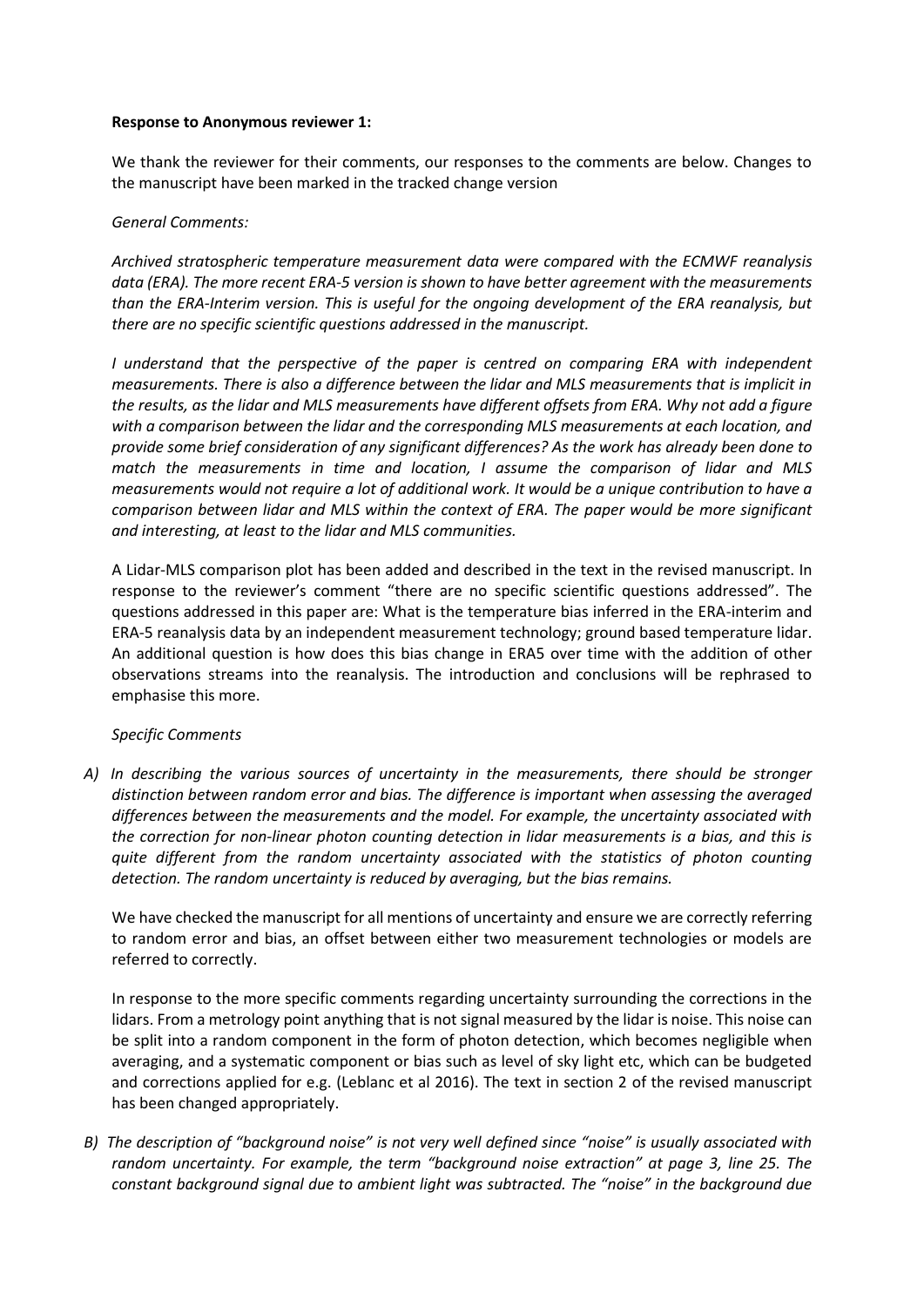*to the photon counting statistics (Poisson distribution with variance equal to number of counts) cannot be extracted. It remained after the constant background was subtracted. Another example at page4, line 10: "background noise correction uncertainty". Background is subtracted, but random noise is not corrected.*

Following discussion above this has been reworded to emphasise that background noise which is systematic can be estimated (extracted) and removed where random noise from photon counting, which cannot be corrected, can only be reduced in reducing vertical or time resolution through averaging.

*C) In this reviewer's opinion, phrases with the words "could be", "likely", "do hint at","may be" etc. are not appropriate for a scientific publication.*

The manuscript has undergone a thorough proofreading to replace these phrases with more appropriate ones

*D) The conclusion is not substantial. E.g. page 10, line 4: "...should be accounted for." How should it be accounted for and what are the scientific implications?*

Studies such as Shangguan et al (2019) and Bohlinger et al (2014) use both ERA5 and ERA-interim to assess long-term and short-term stratospheric temperature variability in the stratosphere. In future works exploring stratospheric temperature trends changes in temperature bias presented here in this work, will need consideration when analysing results. This has been added to the conclusions in the revised manuscript

*Corrections in addition to the recent edit of the manuscript*

*Page 3, line 21:...laser light scattering FROM molecules and particles.*

*Page 5, line 4: One such "travelling standard"*

*Figure 4 caption: ERA-5 rather than ERA-interim*

These have been amended in the revised manuscript

References:

Bohlinger, P., Sinnhuber, B.M., Ruhnke, R. and Kirner, O., 2014. Radiative and dynamical contributions to past and future Arctic stratospheric temperature trends. *Atmospheric Chemistry & Physics Discussions*, *14*(3).

Leblanc, T., Sica, R.J., van Gijsel, J.A., Haefele, A., Payen, G. and Liberti, G., 2016. Proposed standardized definitions for vertical resolution and uncertainty in the NDACC lidar ozone and temperature algorithms-Part 3: Temperature uncertainty budget. *Atmospheric Measurement Techniques*, *9*(8).

Shangguan, M., Wang, W. and Jin, S., 2019. Variability of temperature and ozone in the upper troposphere and lower stratosphere from multi-satellite observations and reanalysis data. *Atmospheric Chemistry and Physics*, *19*(10), pp.6659-6679.

**Reviewer 2:**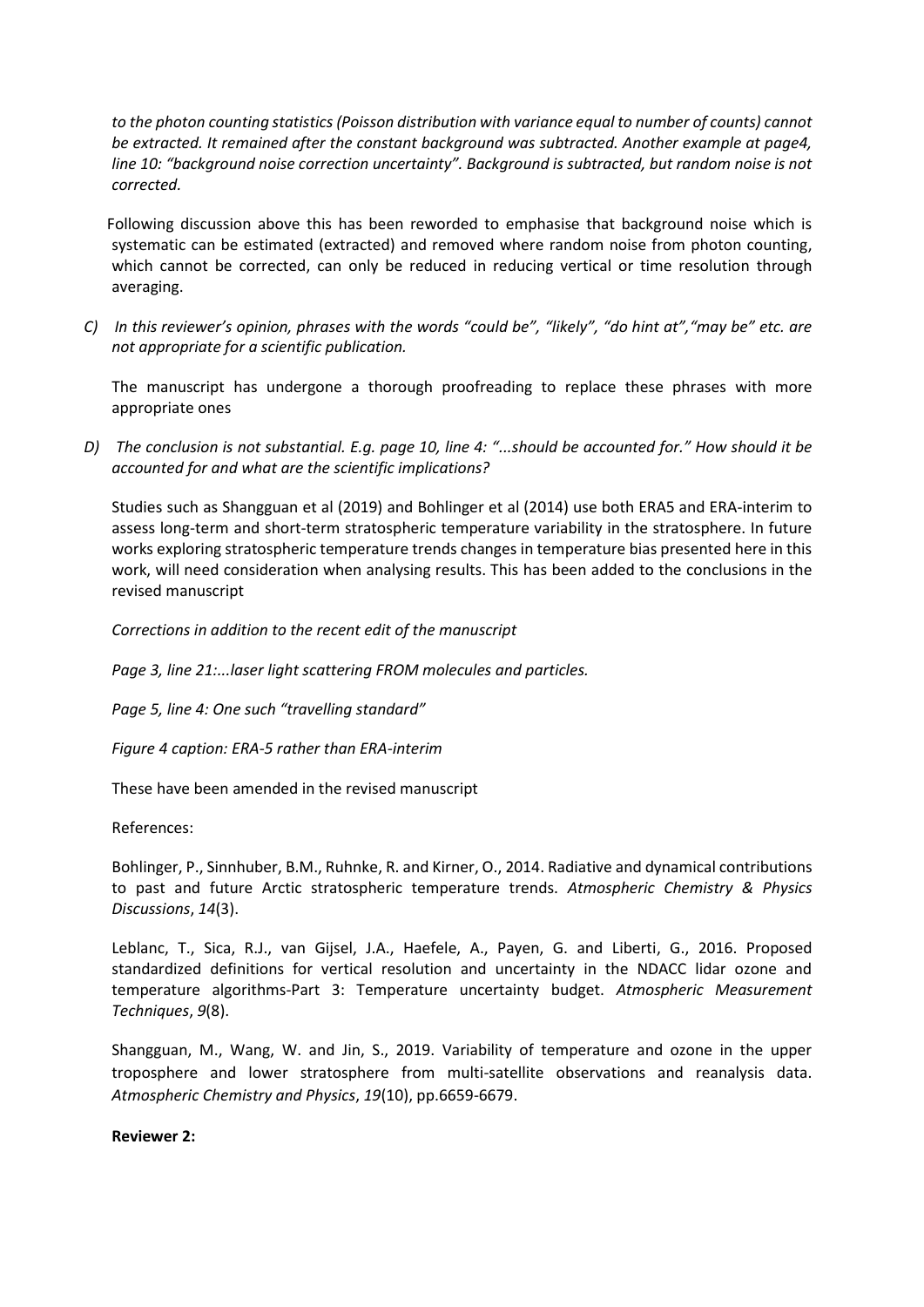We thank the reviewer for their comments, our responses to the comments are below. Changes to the manuscript have been marked in the tracked change version

*This paper details temperature biases of two ECMWF datasets (ERA-interim and ERA-5) with respect to two independent observational datasets (ground-based lidar and satellite-based MLS). Biases are calculated from long-term comparisons of over 20years for four NH lidars and*∼*14 years for MLS, focusing on the "wintertime" period(October-March). In addition, lidar comparisons were made for Pre-2000, 2000-2007,and Post-2007 to assess impacts of inclusion of different satellite sources. The results show a significant cold bias with respect to lidar in the upper stratosphere of*∼*3-4K in ERAinterim and a warm bias above 3hPa, both of which are reduced in ERA*. *The paper is generally wellwritten, and the conclusions are sound. What is less satisfactory, at least to this reviewer, is the lack of analysis of how biases may vary with time over the reanalysis. The brief look at the three time periods is helpful, but it seems that there are interesting results to be "mined" in the datasets beyond the long-term means.*

# *Specific Comments*

*1. The title may be a bit misleading. It says, "Using a global network of temperature lidars", but only a very limited set of lidars (4) is actually used. Can this be considered "global"?*

Global has been removed from the title

- *2. It would be very interesting to include time series of differences, in order to have closer look at the data. At a minimum, you could do plots at a few different pressure levels with a data-point for each year of the time series used (monthly means could also work, as in Figure 3 of Simmons et al. (2020)). This would make the paper more scientifically interesting, for example to see whether there are trends in the biases, or whether certain years showed much larger biases than others.*
- *3. I am wondering why the time-averages are limited to the "winter" months (although technically this includes late fall to early spring). No explanation seems to be given why these months were chosen, except that "stratospheric variability increases in these months and we examine whether this variability is present within the reanalyses". Were similar biases not seen in the summer, or is there a reason not to look at the summer months?*
- *4. It would be also interesting to analyze the seasonal variation in the biases by lumping together all years for each month. But maybe that is beyond the scope of this paper.*

Comparisons are now undertaken for all months of the year. Figures 1-4 (now 2-5) have a seasonal composite panel plotted showing the temperature bias by month of year. Figures 5-6 (now 6-7) have been replotted to show the yearly temperature differences by year and height. The discussion around the plots has been extended and modified where necessary

*5. There is not any discussion about how background error covariances may be influencing the results, as in Simmons et al. (2020). Maybe this is beyond the scope of this paper, but some understanding of how the data assimilation assumptions are impacting the results could be useful. Particularly, could different assumptions on ERA-interim and ERA-5 help explain some of the differences, or are they mainly due to the different datasets assimilated?*

Given the differences between ERA-interim (Dee et al 2011) and ERA-5 (Hersbach et al 2020), there are differences in both the vertical and horizontal resolution, model physics, data assimilation and observation streams. All of which could potentially explain and contribute to the results seen here.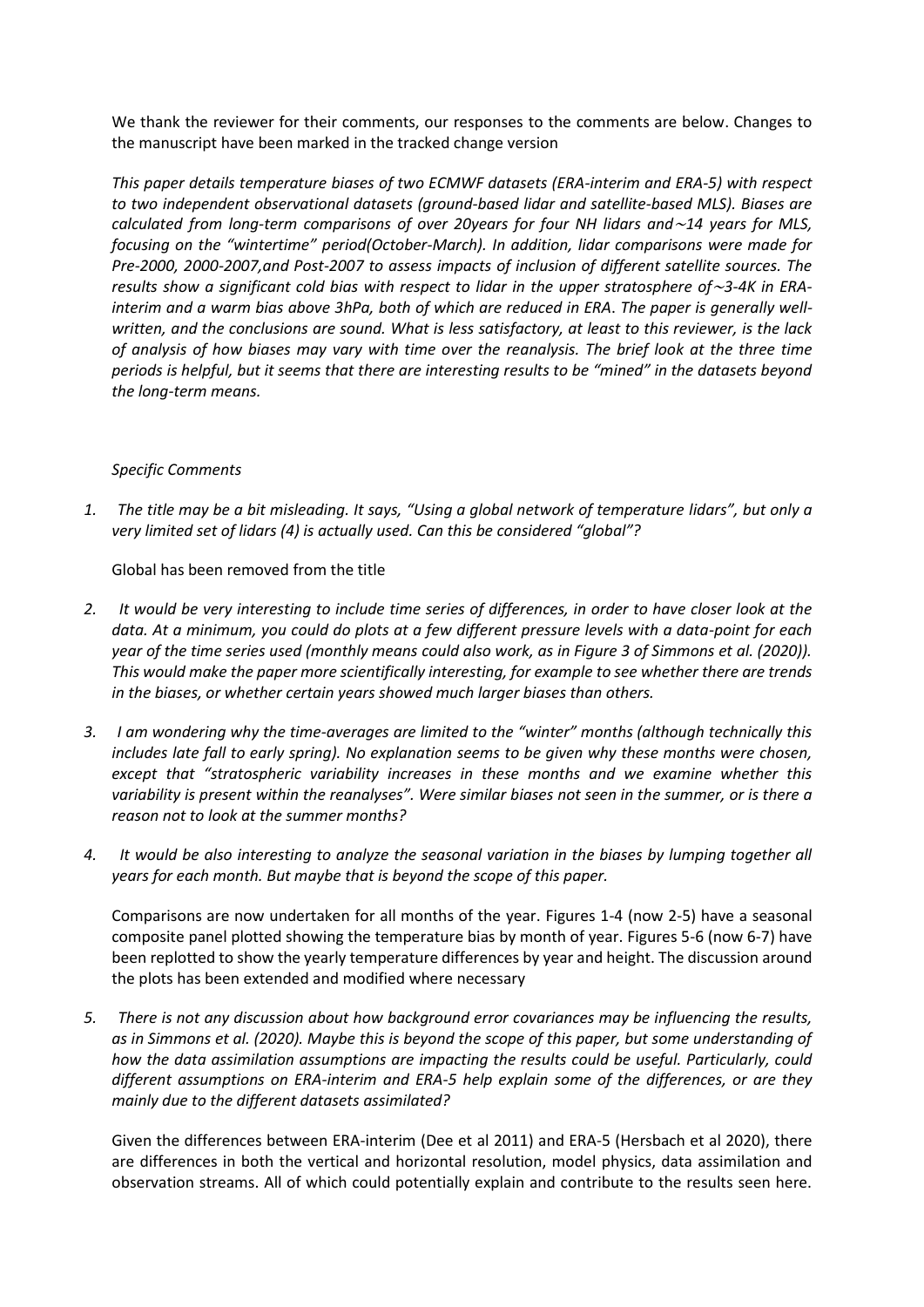However, it is hard to imply from our analysis a single dominant component. We have highlighted the data-assimilation systems in both ERA-interim and ERA-5 in the text and references to the papers that explain this in more detail.

*6. Page 4: The discussions of errors on this page is a bit confusing. It is difficult to tell whether the quoted errors are systematic, random, or some combination (e.g., RMS). The discussion of MLS errors did a better job of specifying errors as precision and biases.*

We have re-worded this section to make sure references to bias, precision, systematic error and random error are clearer and more defined

*7. One minor question about the GPSRO observations. Although you quote that they are available up to 40 km, the impact seems to reduce the bias from 3 hPa to 0.5 hPa. Much of this pressure range is generally above 40 km. Is the improvement above 40km due to the improvements lower down impacting the upper levels via hydrostatic balance? Or do the analysis increments have correlation lengths that extend above the observations? Some comment on this would be helpful.*

First a correction: the average assimilation height of GPS-RO is to 50 km within ERA5. In addition to this, the 50 km height is a tangent height, and the bending angle is then integrated from the tangent point upwards to the model top so the introduction of GPSRO will have effects above 50 km (Healy 2008). In addition to this structure functions used in the data assimilation and the dynamics of the assimilating model used for ERA5 will influence the model levels surrounding it*.* This discussion has been added to the revised manuscript.

*8. Page 5, Line 24: Could you also include the vertical range of these two reanalyses, both in model top and in what pressure range are the data made available?*

ERA interim has a 60 model level range from ~1000hPa to 0.3 hPa. ERA5 has 137 model levels and a pressure range ~1000hPa to 0.02 hPa. However, the top 10 levels of ERA5 are not used to give similar vertical range to the comparisons with ERA-5, these values have been added to the manuscript

*9. Page 5, Line 33: May want to mention which of the "more measurements" may have an important impact on this study. Also, what observations are you referring to with "improved bias correction techniques"*

Section 5 of Hersbach et al (2020) details the new and reprocessed data sets used in ERA-5 that were not present in ERA-interim. The revised manuscript will include a reference to this citation in section 2.3

*10. Page 5, Line 34: What do you mean by "climate forcings"?*

Hersbach et al 2020. Section 6.1 describes CMIP5 radiative forcing. The revised manuscript now include this citation in section 2.3 as well as changing climate forcing to CMIP5 radiative forcings.

*11. Page 6, Line 19: Out of curiosity, it would be helpful to know how many profiles went into the means for each site, both for lidars and for MLS. Could these numbers be included in each panel, or in the table?*

Matched profile counts have been added to figures 1-4 (now 2-5)

*12. Page 6, Line 26: Regarding the warm bias in ERA-Interim above 3 hPa, it would be useful to know whether the mean ERA-Interim profiles ever "turn over" to indicate the stratopause. That is clearly*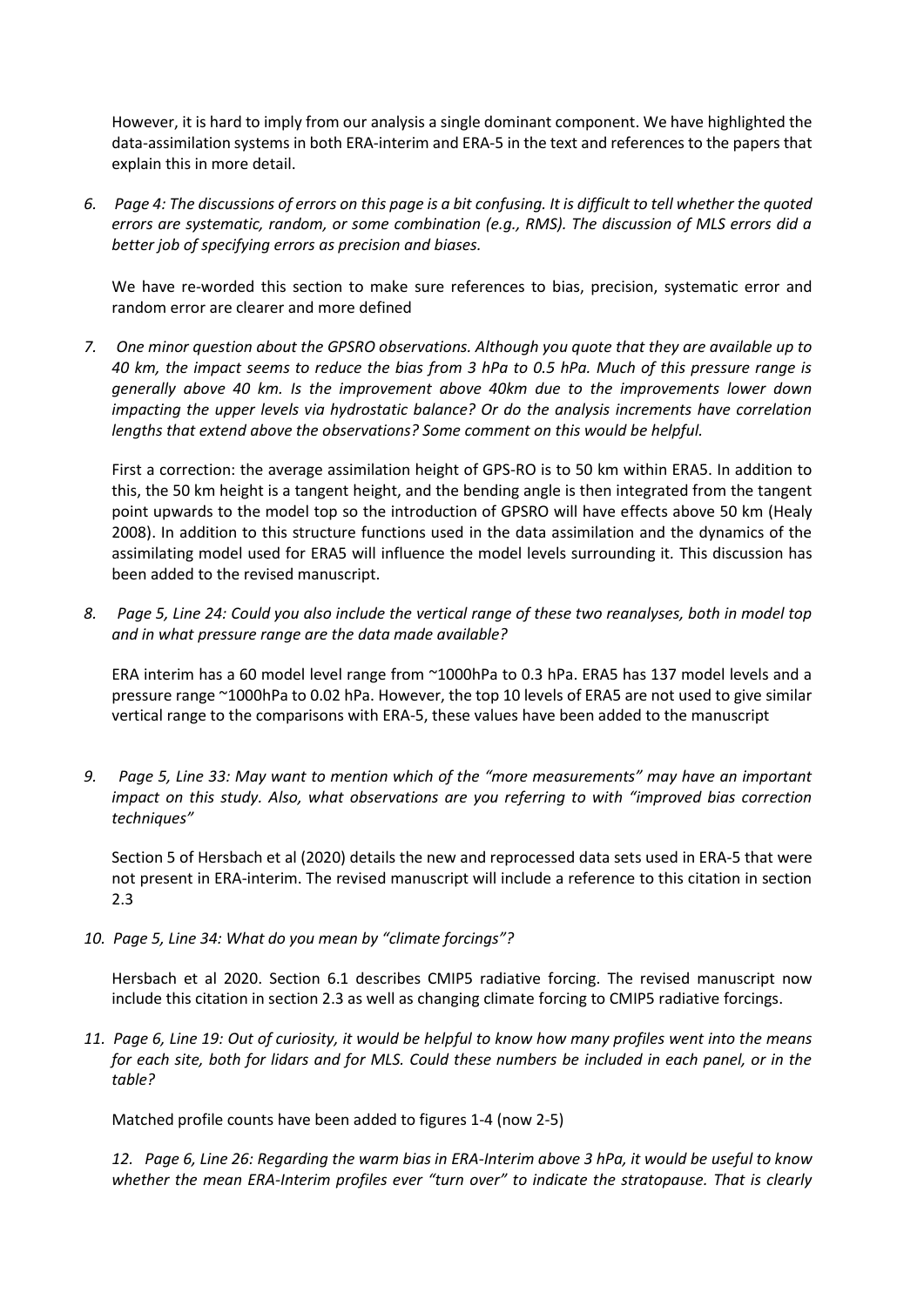*seen in the lidar, and is also seen in both ERA-5 and MLS.But maybe poor resolution of ERA-Interim at these levels makes it unable to capture the stratopause very well. If that is the case, then the large warm bias in ERA-Interim at high altitudes could simply be explained.*

Due to ERA-interim approaching the model top it would not be possible to show the stratopause overturn. We have added to the discussion section about the large warm bias being an artefact of approaching the model top.

*13. Page 7, Line 33: You mention "uncertainties in the bias" as related to the increased width of the standard deviation. Maybe I don't understand how exactly you're calculating the standard deviation. Could you please provide some more detail? Is the smaller standard deviation for the lidar due to the longer time series used, which reduces the standard deviation of the mean?*

This comment has been retracted. However, a better description of how the grey shading representing the standard deviation of the matched temperature differences has been given.

14. Page 7, Line 36: Is the oscillation with height in the MLS data associated with specific MLS retrieval *levels?*

The oscillation here cannot solely be attributed to the MLS retrieval levels. Some Oscillatory effects have been seen in Wing et al 2018. Wing et al 2018 showed large oscillations in temperature difference between MLS and Lidar that spanned several retrieval levels. This may explain the larger oscillatory behaviour at the top of the profile in figure 4. The oscillations with smaller vertical length scale with variability less than 1 K at lower altitudes falls within the quoted precision for that height range shown discussed in section 2.2. The manuscript has been amended to state this

*15. Page 8, Line 34: You say the profiles aren't affected significantly, but there are clearly some noticeable changes.*

This plot has been replaced with a time height plot of temperature difference for each site.

*16. The vertical profiles of differences are a bit confusing, particularly with respect to the placement of the model levels. I'm assuming there is a solid black line with red dots overlaid only at levels where the differences are significant. Are there also black dots at levels were differences are not significant? It is difficult to distinguish these two cases from the plots. Maybe removing the black line would help, just showing dots at each level, or making the black line thin so the black dots are more easily visible. As itis, it looks like there are large regions of insignificant differences in some of the plots, where that probably isn't the case*

We have replaced the dots with crosses to show the model level, red crosses show a significant difference, black crosses show otherwise. The text and captions have been amended appropriately.

*17. It was difficult to distinguish the colors in Figures 5 and 6, particularly which of the shaded regions corresponds to green and which to cyan. The overlapping of theshadings may be part of the confusion. Maybe an additional key for the shading would be helpful. Alternately, one could use thin lines with the same colors as the thick lines to indicate the boundaries.*

These plots have been replaced with a time height plot of temperature difference for each site.

*Technical Corrections*